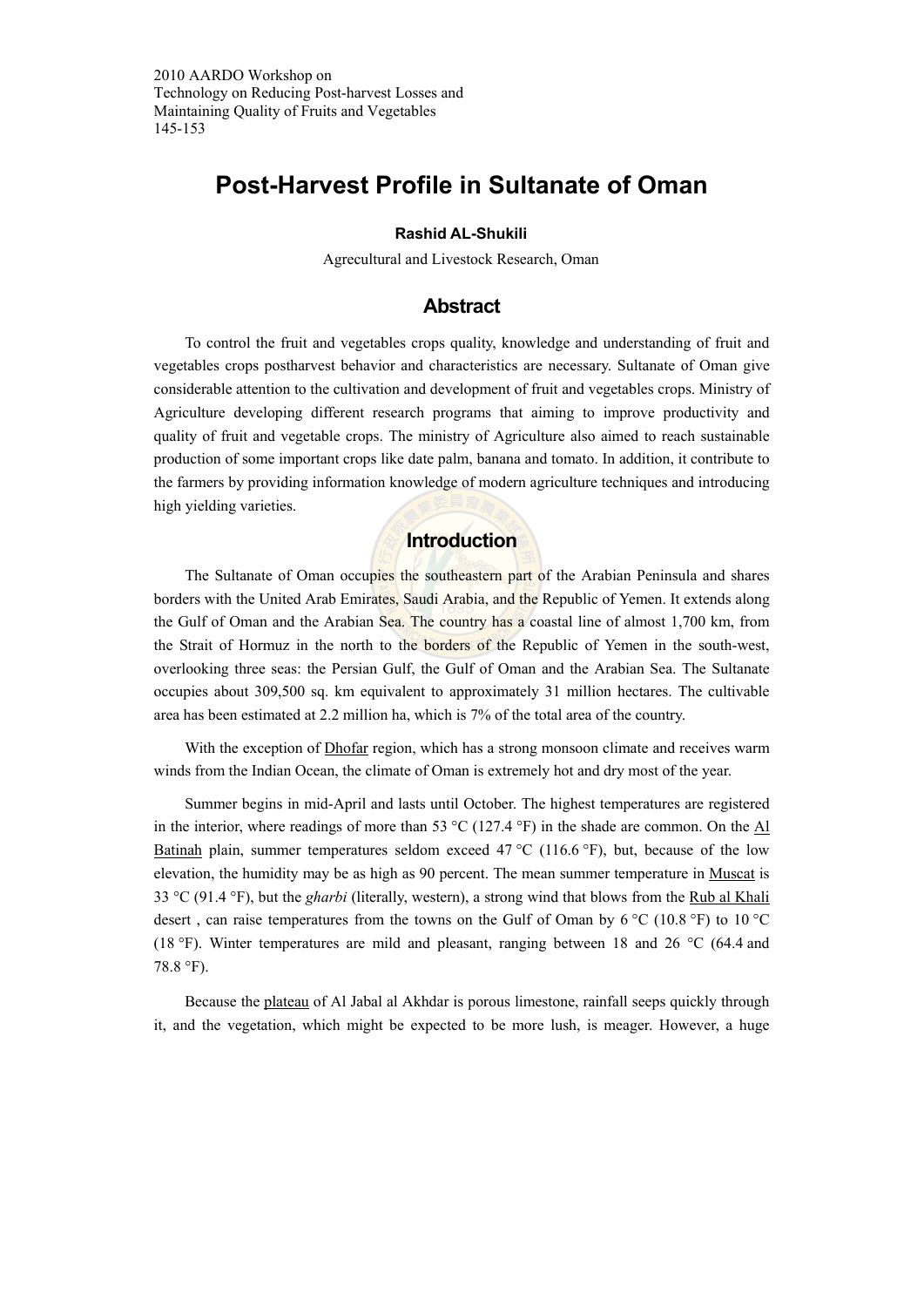reservoir under the plateau provides springs for low-lying areas. In addition, an enormous wadi channels water to these valleys, making the area agriculturally productive in years of good rainfall.

Dhofar, benefiting from a southwest monsoon between June and September, receives heavier rainfall and has constantly running streams, which make the region Oman's most fertile area.

## **Agro-Climatic Conditions**

Agro-climatic conditions in the Sultanate are classified as arid to extremely arid. Two main agro-climatic zones are recognized in the Sultanate based on the parameters which influence crop water requirements and efficient use of water, land and water resources potential and cropping patterns:

- Northern Oman including Batinah Coastal plain, Interior Oman and Dahira plains, Jebel Akhdar and Sharqiya plains.
- Southern Province, (Dhofar) including Salalah plain, Dhofar Jebel and Najd.

## **1. Production and Cultivation Areas**

A wide range of crops are cultivated in the Sultanate. The permanent tree crops particularly Dates, lime and mango occupy the largest part of the cultivated land followed by fodder crops such as alfalfa and Rhodes grass, followed by vegetables and other seasonal crops (Table 1).

The cultivated area was 64314.7 ha in 2008, of which 28598.7 ha consisted of annual crops and 35716 ha consisted of permanent crops. Both fruit and vegetable production represent together almost 64.1% of the volume of total agricultural production in Oman. Over half the agricultural area is located in the Batinah Plain in the north, which has a total area representing about 3% of the area of the country (MA, 2008).

The aim of the Ministry is to achieve self-sufficiency in the main commodities of fruits, vegetables and field crops through the agricultural research strategy in crop pattern, which is based on selected crops to have the priority for research.

| Crop        | Area (ha) | Area $(\% )$ | Production (Tons) | Production $(\% )$ |
|-------------|-----------|--------------|-------------------|--------------------|
| Fruits      | 35716.0   | 55.5         | 327625            | 28.3               |
| Fodders     | 16276.0   | 25.3         | 662539            | 57.3               |
| Vegetables  | 5732.0    | 8.91         | 141095            | 12.2               |
| Field crops | 6590.7    | 10.29        | 24567             | 2.2                |
| Total       | 64314.7   |              | 1155826           |                    |

Table 1. Crop areas versus production in the Sultanate (MA, 2008).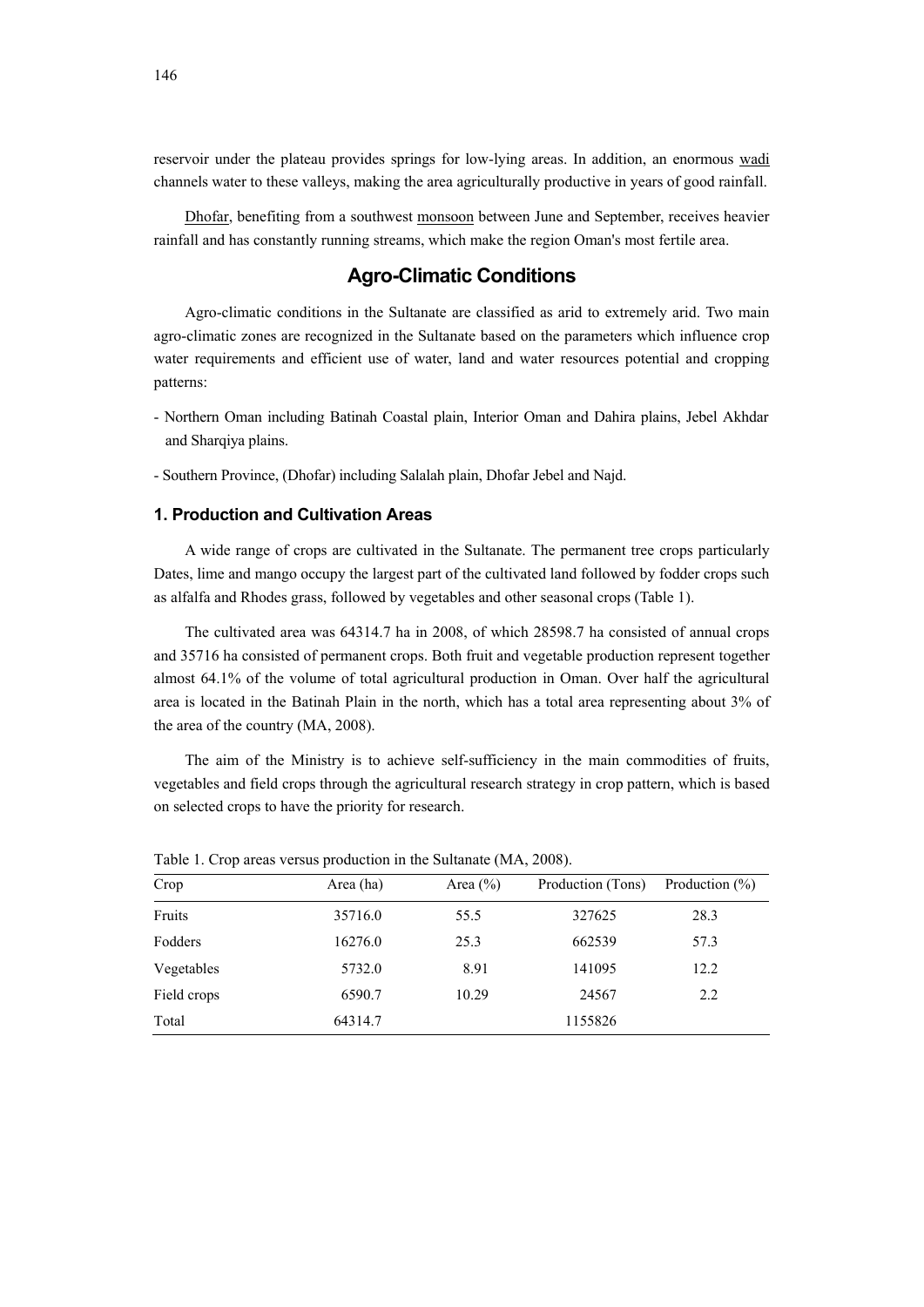#### **2. Priority of Crops.**

Crop Priority is set according to the agricultural importance and agriculture policies. Agricultural importance takes in consideration the followings: the main region of production, total yield, yield per unit area, price/ton, net income/feddan, water use efficiency, imported and exported quantities of a crop or commodity.

The agricultural selected crop priority is as following:

**Fruit: -** Date palm, lime and other citrus species, mango, banana, coconut, papaya, grapes, deciduous crops in mountain areas.

**Vegetables:** Tomato, onion, garlic, potato, watermelon, cucumber, sweet melon, squash, carrots, hot pepper.

**Field crops**: Wheat, barley, maize and legumes.

**Forages** : Alfalfa and Rhodes grass.

#### **3. Imported and Exported Products**

The main distribution of fruit and vegetables in country is at Mawaleh market which located at Muscat capital where all fruits and vegetables from different region are marketed. Storage of all fruits and vegetables are in main storage place at Mawaleh markets and then are distributaed to different counties. While the export of fruit and vegetables of the regions are marketed to different counties for example UAE, Soudi Arabia, Kuwait, also some of fruits and vegetable are export to Europe and Japan. Import of fruits and vegetable are from different regions around the word for stance, Holland France, UAE, Soudi Arabia ect.

## **Quality Management Systems**

Quality standards and specifications for some fresh products are available and updated frequently by the Directorate General for Specifications and Measurements (DGSM), Ministry of Commerce and Industry. There are 38 Omani specifications of fruits, vegetables and nuts available.

## **1. Current Status of the Post-Harvest Sector**

### General Overview of the Post-Harvest Chain

The available information suggests that more than 90% of Agricultural production in Oman is practiced on small farms, which are less than 4 ha (DAS, 2002). Thus producers are responsible for all activities related to growing, harvest, handling and marketing of their produces. However, there are relatively a very few number of specialized farms that have their own facilities in order to practice some sort of post-harvest techniques such as grading, treatment of fruits and packaging as requested by destined market.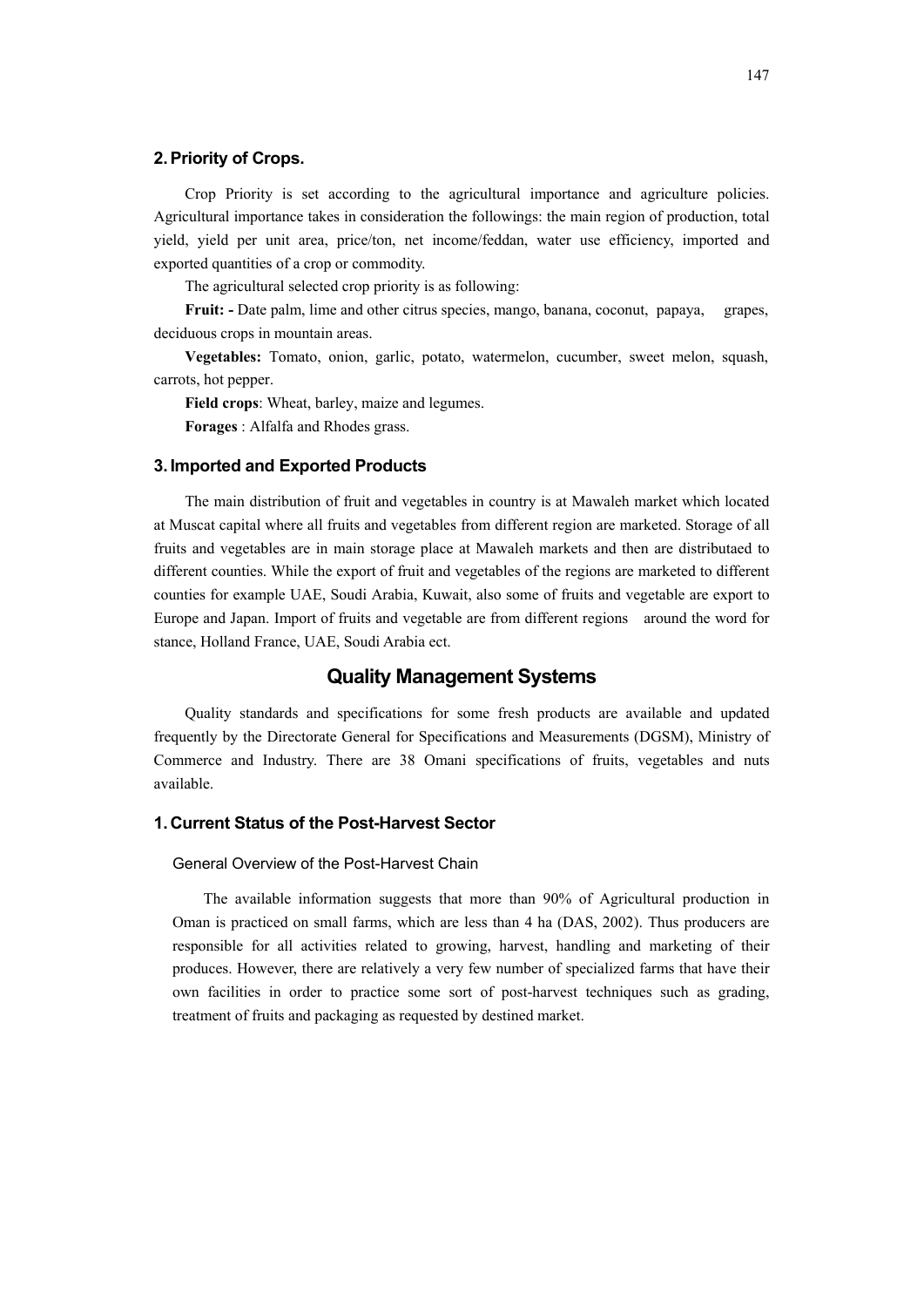Markets are mostly local or close by (less than 500 km), in which care is taken to determine the stage of ripening at which harvest takes place in order to minimize losses, which growers are aware of. Those losses, which might occur during and after harvest or those due to delay in marketing.

There are two central markets in the Capital (Muscat), which are mainly specialized for fresh fruits and vegetables. Grain and dry seeds are traded through local markets. This market receives all local and imported products.

Apart from farm initial grading, depending on the distance to markets, and packaging there are no other post-harvest techniques that are adopted. Packaging is normally done using carton or wooden boxes. Crates are also common for tubers and large leafy products. In some cases net bags are used.

### **2. Post-Harvest Units and Centers**

Market and wholesale facilities are available in the Sultanate. As well as long-term cooled stores are available in certain areas particularly in the capital (Muscat). In addition, to the presence of few large scale commercial farms, which adopt post-harvest steps. There are some specialized centers for certain crops such as Dates and Banana.

#### Dates Handling in the Sultanate

Date palm trees numbers in the Sultanate is about 6,486,628. The total Dates production is about 219,771.80 tons and the average production of Dates per Date palm tree is about 33.9 kg (MA, 2008). The table 2 shows area cultivated under date palms indifferent regions of Oman.

| Location      | Date palm Numbers $(\%)$ | Production $(\% )$ |
|---------------|--------------------------|--------------------|
| Al-Batinah    | 43.4                     | 44.1               |
| Al-Sharqiya   | 21.5                     | 18.8               |
| Oman Interior | 14.7                     | 18.0               |
| Al-Dhahira    | 12.7                     | 12.9               |
| Muscat        | 5.2                      | 4.6                |
| Musandam      | 2.2                      | 1.7                |
| Dhofar        | 0.33                     | 0.06               |

Table 2. Date palm area cultivated in different regions in the Sultanate versus the production (MA, 2008).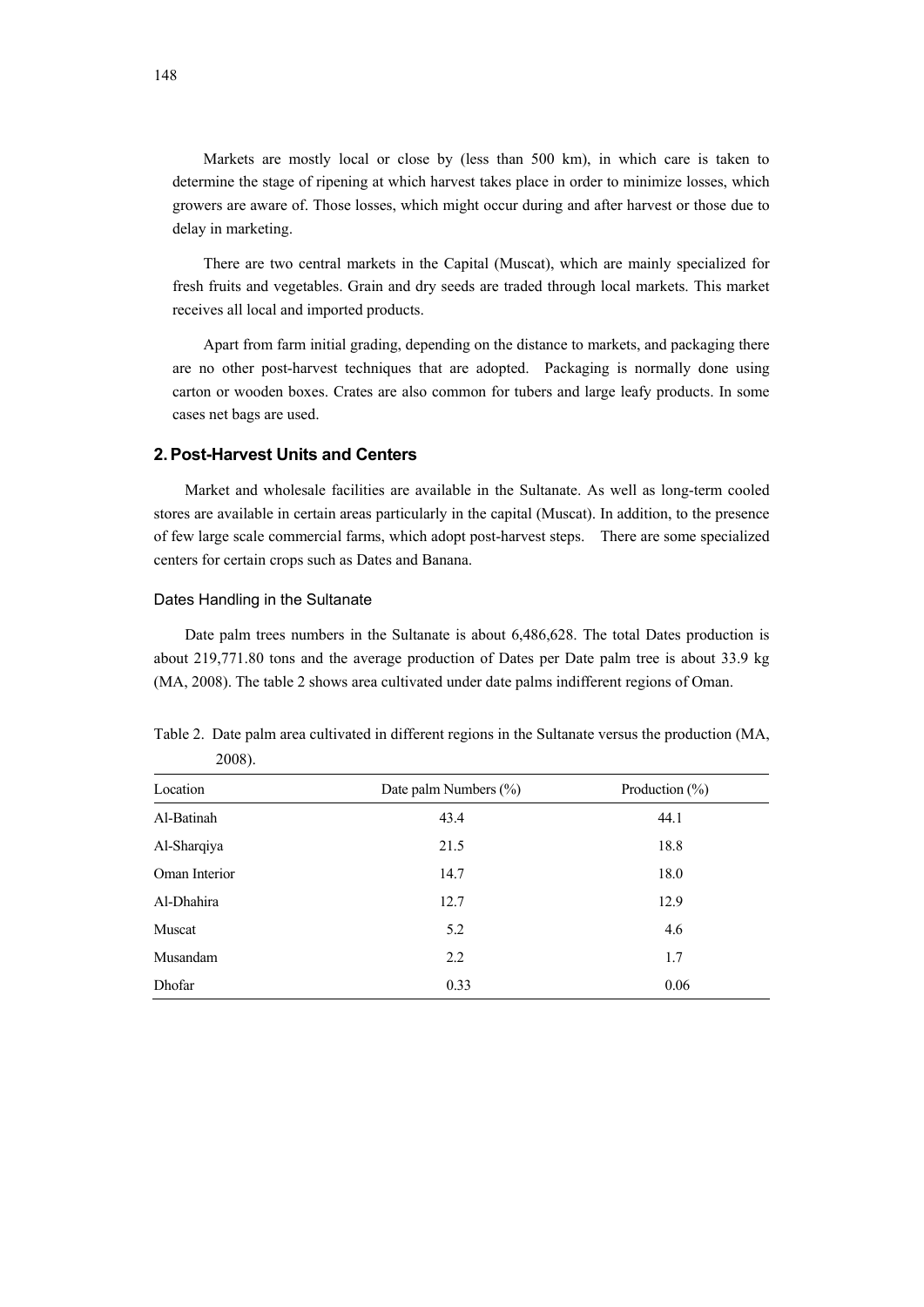There are more than 200 cultivars of Date palm in the Sultanate but the commercial varieties are perhaps not more than 20 cultivars. The Omani cultivars are generally divided into three groups depending on time of fruit ripening. However, the difference is not distinct and is sometimes affected by climatic factors in various regions of the Sultanate.

### Dates Pre and Post Handling

Dates take special attention by the Ministry of Agriculture , which has a strategy for Date palm development. The Ministry has launched an ambitious project in which, machines to process and pack Dates are distributed (subsidized by 50%) to farmers and small packers to establish small Date packing houses in an effort to introduce new techniques and ideas of the current pattern of consumption which requires modern attractive packages to fulfill consumers demands.

#### Private Companies Working in Dates Industry

There are about 8 companies investing in Dates in the Sultanate. These are:

- •Tomoor Oman.
- •Oman Modern Farm.
- •Angara Trading.
- •Billah Supply & Crops.
- •Omani Dates Flake Factory.
- •Muscat Overseas Agriculture.
- •Muscat Food Industries.

#### Banana Handling in the Sultanate

Banana cultivated area in the Sultanate is 2642 ha (6.3% among fruits) and producing about 28,890 tons (10.3%) (MS, 2009). The most common cultivar is 'Cavendish' and have been studied and described for vegetative and bunch characteristics. Banana is highly developed and regulated through the strategy of the Ministry of Agriculture.

#### Banana Units

There are specialized Banana ripening and packing house in the Southern governate (Salalah) of the Sultanate and cold storage facilities in the central markets. In addition, to a receiving unit at Suwaiq on the Batinah Coast. Some farmers have initiated their own ripening rooms and chambers at their fields.

#### Banana Post-Harvest Practices

Bananas are a very high risk and demanding crop that requires constant attention to production, personnel and marketing management. Harvesting bananas is a big task and involves carrying heavy bunches, weighing more than 50 kg to the trailers. Particular care and training is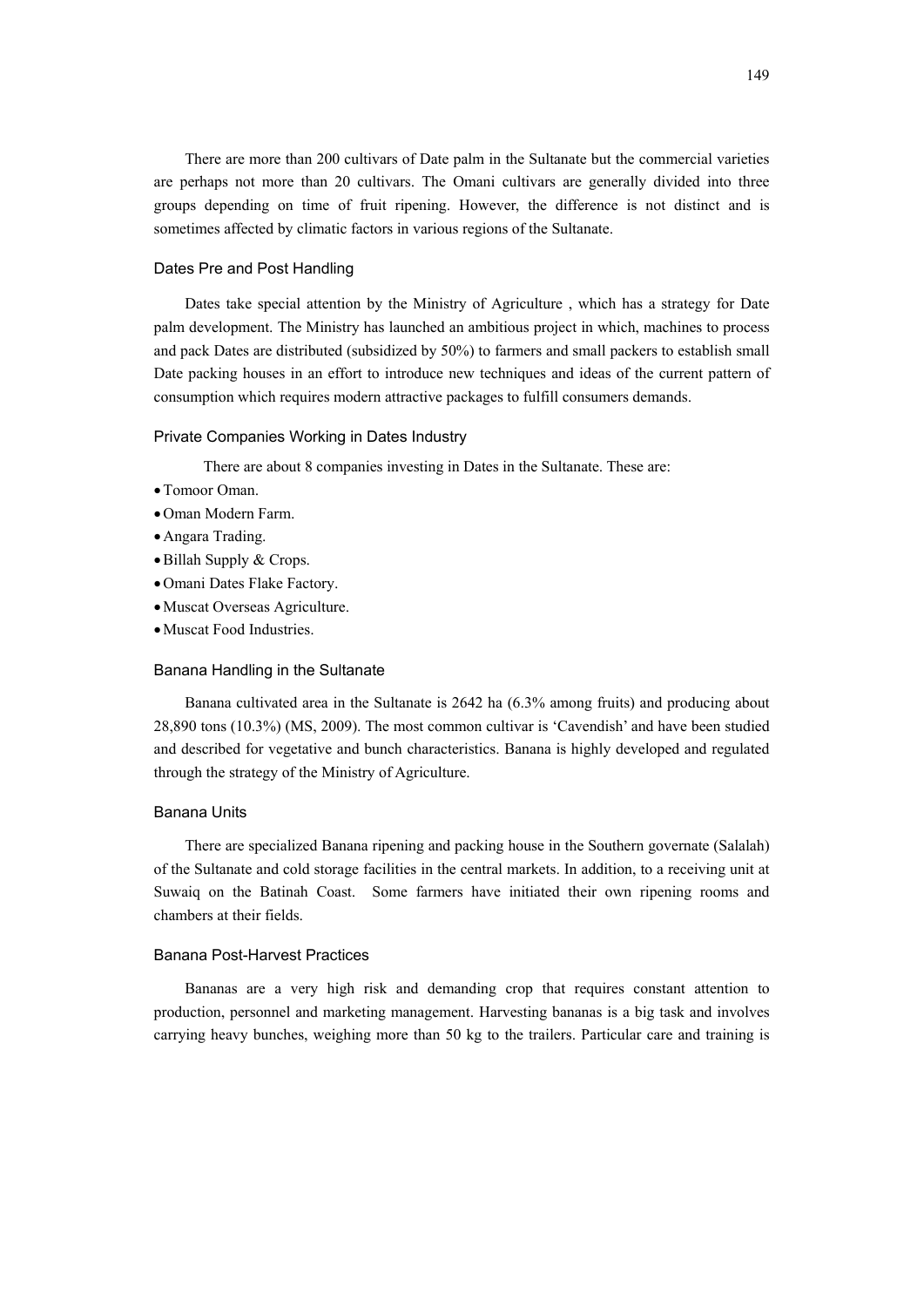needed to avoid injuries to workers and damage to fruits.

Since, bananas deteriorate rapidly in hot sun, thus reducing their shelf life; farmers adopt the following steps to prevent this deterioration:

#### Pre-Harvest stage

- Plants are checked regularly and all rubbing leaves are removed or turned aside.
- The bunches are covered by plastic bags opened from both sides after complete development of the inflorescence (bagging) to prevent the fruits to be damaged by sunburn, spray residues, insects and birds.
- Incomplete hands are removed after bloom to increase the weight of the other hands.
- The bunches are not left ripened on the tree.

#### Harvest stage

- Bunches are harvested at light green stage.
- $\bullet$  Banana is harvested with complete hands and when the fingers are fully developed.
- $\bullet$  Bunches are collected in a shade area to be ready for packing.
- Padding is used to protect bunches during transport in the trailers or during storage.
- $\bullet$  Washing.
- Banana are washed in water tanks and disinfected by using antifungal solutions in packing houses.
- $\bullet$  Storing and Ripening.
- Farmers store banana bunches in well closed rooms at 15-19oC and relative humidity 85-95% for 24 hours in the first stage. Ethylene gas is used for ripening.
- Packing and Transport.

Banana after ripening process are transported directly to the markets. Some refrigerated trucks are used to transport produce from collection centers to marketing outlets. Farmers also use their trailers to transport their commodity to the market but they use padding to prevent damages to the fruits.

#### Tomato Handling in the Sultanate.

Tomato is considered one of the main vegetables grown in the Sultanate. The area cultivated under tomatoes is 974 ha constituting about 14.3% from the total cultivated vegetables. The total tomato production is about 41925 tons (25.7% of total vegetable production).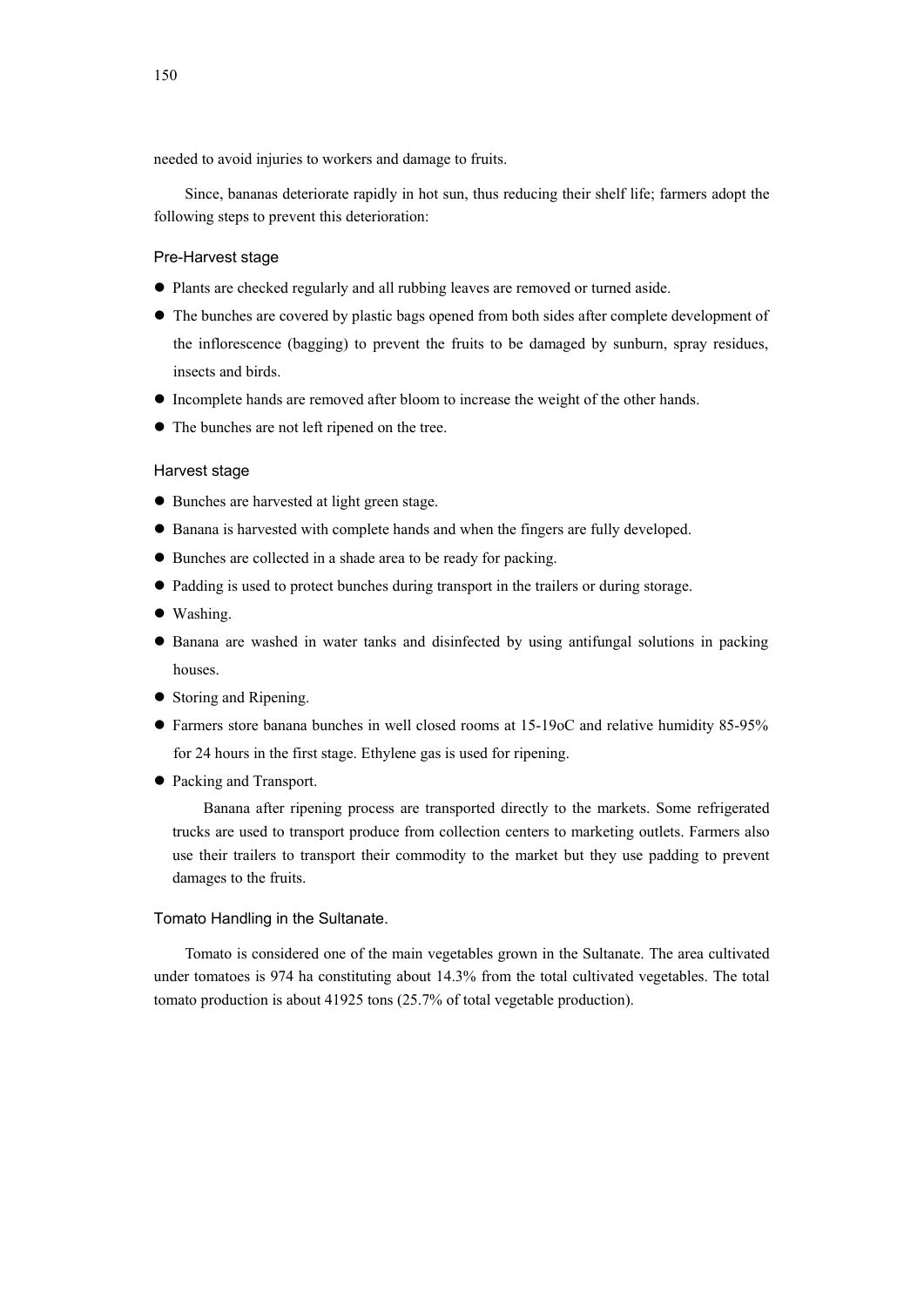#### Tomato Post-Harvest Practices

The bulk of the fresh market tomatoes are mature green stage because they tolerate rough handling better than the riper stages and hold the longest in storage, shipping, and on the supermarket shelf. In the industry, this is referred to as having a low shrinkage rate.

#### Steps of Tomato Harvesting

• Picking.

Tomatoes are picked at 2 stages depending on the ripening. These stages are:

- 1. Mature green: a white to yellow 'star' on the blossom end.
- 2. Breaker, pink, and red: The breaker stage occurs within 24 hours of the mature green stage and is easily distinguished because the blossom end is pink.

Farmers collect the fruits when completely developed or when it has reached the suitable degree of ripening. The fruits are picked without making any mechanical injury, while the damaged fruits are discarded.

• Sorting and Grading.

The preliminary sorting take place at the field. The fruits with symptoms of infection of disease or infestation of insects as well as sun burn are discarded. As well as the up-normal fruits. This process is necessary to remove culled tomatoes and to separate the fruits into lots of uniform ripeness, consistency, size and appearance.

• Storing.

Farmers traditionally don't store tomatoes. They directly take the fruits to the market after harvest. However, some new advanced farms store tomatoes depending on the ripening stage.

- 1. Green ripened tomatoes: Stored at temperature range between 12-14℃, which will reach the fully ripening stage after 20-25 days. Relative humidity at 85-95%.
- 2. Partial ripened tomatoes: Stored at 10-12℃, which will reach the complete ripening after 15 days.
- 3. Hard red tomatoes: Stored between 8-10℃ for one week.
- Packing.

Tomatoes are packed in different sizes, materials, and shapes and then transported to markets.

#### Private Companies Working in Tomato Industry.

There are about 2 companies to our knowledge investing in tomatoes industry in the Sultanate. They are Ali and Abdul-Karim Company for food stuff and Al-Khabora. Both companies produce ketchups. However, most of their tomato concentrate were imported from outside the country.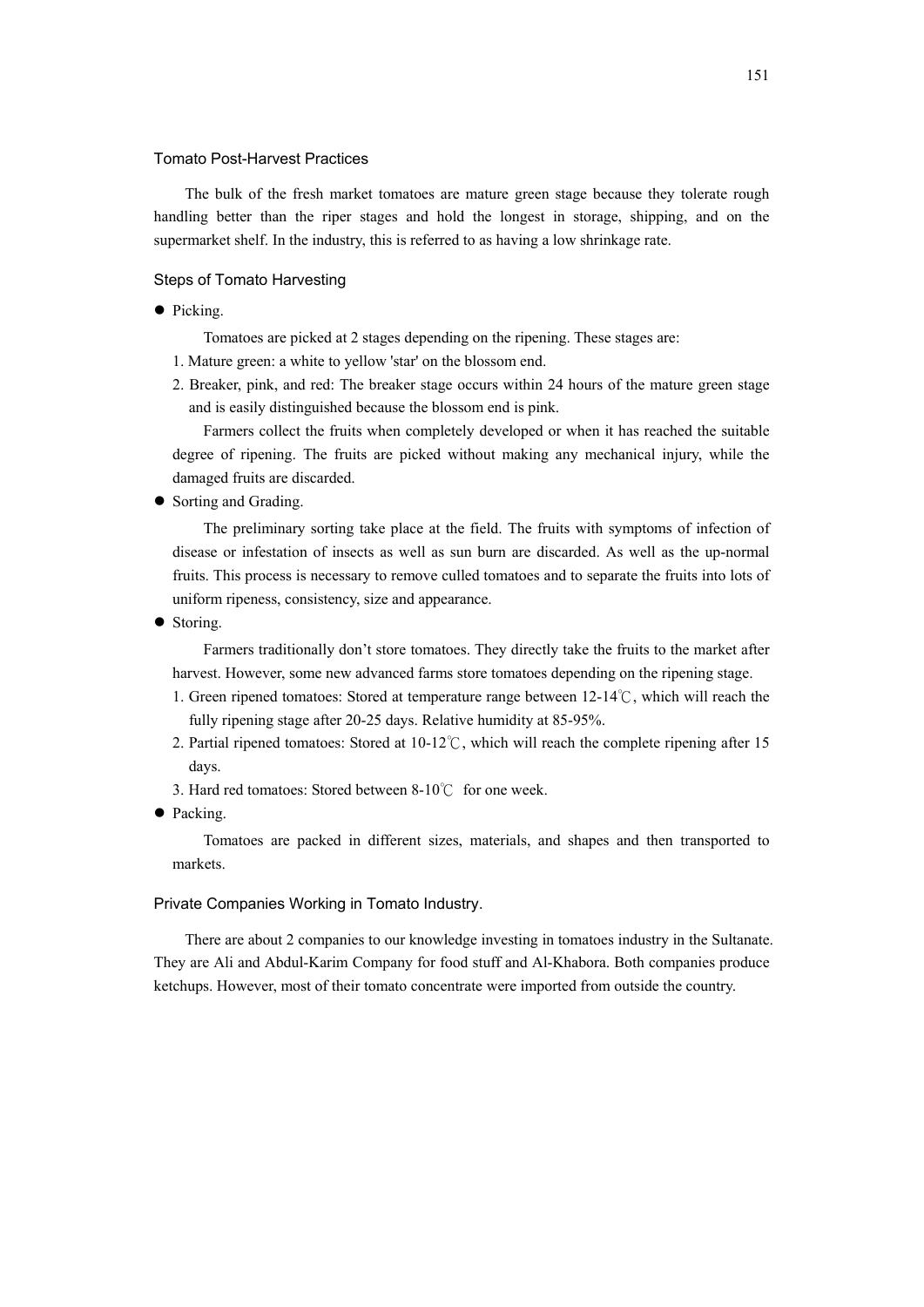## **Problems in the Post-harvest**

#### Specific Problems

- •Rough handling
- Inadequate cooling
- •Temperature maintenance.
- •Lack of sorting to eliminate defects before storage.
- •Use of inadequate packaging materials.

## General Problems

- •Lack of specialized and advanced research in the post-harvest technologies.
- •Shortage of Post-harvest facilities.
- •Non-existence of educational courses at and at undergrounds level in universities.
- •Lack of training to producers and workers on Post-harvest sectors technologies.
- Non awareness of consumers and public.
- •Lack of private sector investment in post-harvest.

## **Conclusions and Recommendations**

### **Conclusions**

At present post-harvest technology in the Sultanate is mainly concerned with harvesting, collecting and preparing cereals, fruits and vegetables for trading, storing or processing. Post-harvest process is an integral function rather than separate entity. Therefore, efforts to preserve food should be adopted aiming in minimizing the factors that lead to deterioration by this integral function. These processes include drying, salting, sugaring, smoking, fermentation, even in refrigeration, packaging, freezing and storage. Prevention or decreasing post-harvest losses allows consumer to have access to more food product. The post-harvest activities are an integral part of the food production system. Most often post-harvest losses are considered symptoms rather than problems. Detection of the cause is therefore, essential for deciding measures to prevent that cause. Such measures may be taken by small farmers (producers), private traders, cooperative organizations, marketing procedures and handling and transportation undertakers.

### **Recommendations**

- Improved markets. It can be either through private or cooperative, agricultural companies.
- Improved communications. Including feeder roads to make easy movement of produce possible
- •Study the pre-harvest treatments to get good quality of fruits